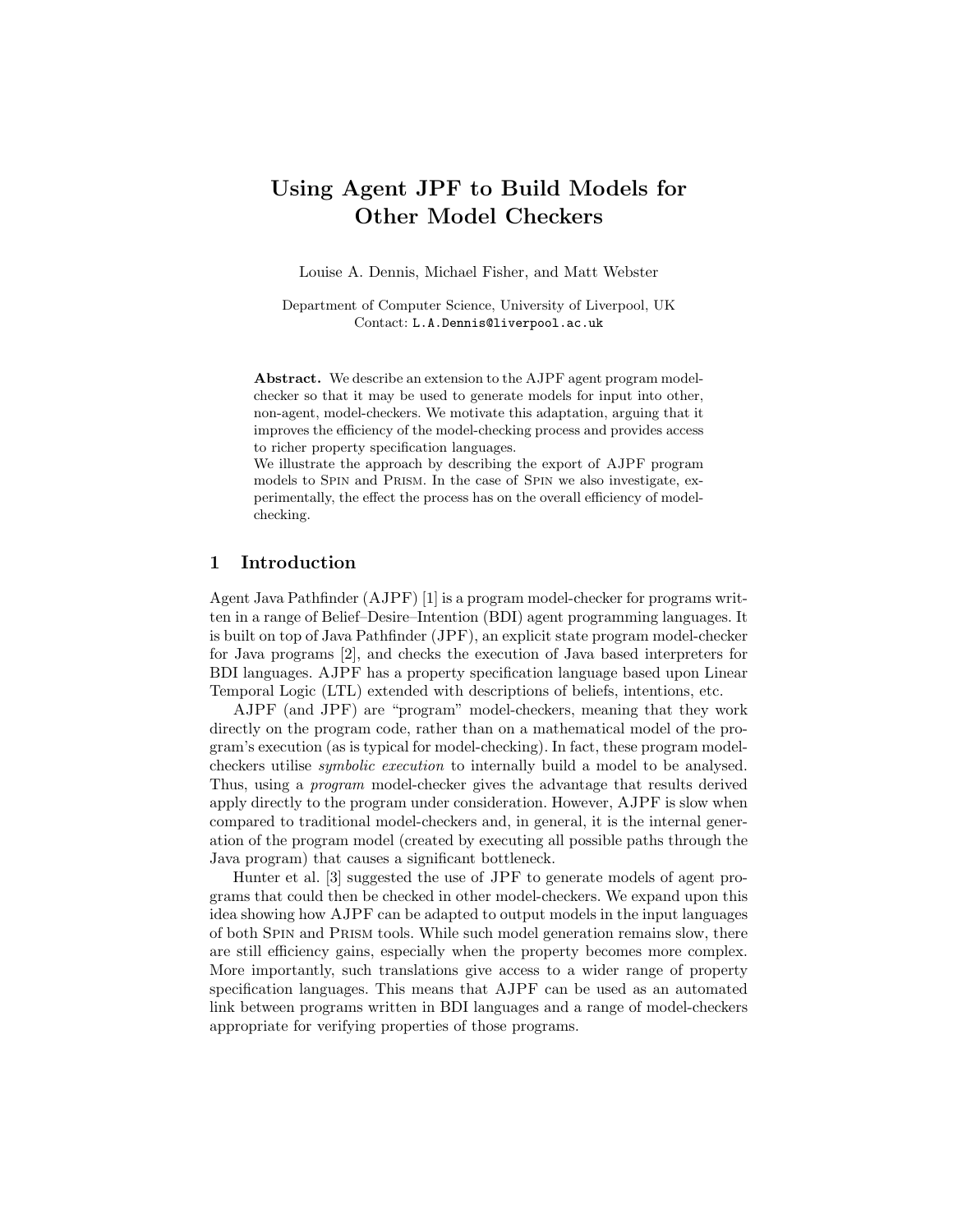The key advantages of this approach are potential improvements in the efficiency and scope of model checking; and access to a richer set of logics for specifying program properties.

# 2 Background

#### 2.1 AJPF

Java PathFinder (JPF) is an explicit state program model-checker for Java programs [2]. This means that it takes as input an executable Java program rather than a model of a Java program. It then explores all possible execution paths through this program to ensure that some property holds. For example, using JPF, it is possible to explore all possible thread scheduling options for a multi-threaded program to ensure that deadlock between threads never occurs.

AJPF [1] is a program model-checker for linear temporal logic (LTL) built on top of JPF. AJPF is specially designed for model-checking programs for rational agents, that is agents that use the BDI paradigm (see [4]) and whose execution can be described in terms of rational, goal-directed behaviour.

AJPF extends JPF with an LTL model-checking algorithm based on [7,  $6$ <sup>1</sup>. The property specification language contains shallow modalities for agent concepts such as belief  $(\mathcal{B})$ , goal  $(\mathcal{G})$ , intention  $(\mathcal{I})$ , etc., as well as the standard LTL modalities ( $\Diamond$  (eventually),  $\Box$  (always), etc., but not  $\bigcirc$  (next)<sup>2</sup>). The agent concepts are mapped to specific data structures in the Java program, and allow properties such as the following to be verified:

### $\Box \Diamond B_a$  reached(destination)

This property states that *it is always the case that, eventually, agent a believes* it has reached its destination.

AJPF is intended for use with BDI agent programming languages which have an explicit operational semantics. The language's operational semantics is implemented in the Agent Infrastructure Layer (AIL): a set of Java classes that support AJPF allowing the rapid construction of interpreters for BDI agent programming languages [1]. The AIL also provides support for the Belief, Goal and Intention modalities used by the property specification language. The property specification language is discussed more fully in [1] and summarised in Fig. 1.

There are two key (and related) advantages to using a program model-checker such as AJPF instead of one with a specialised modelling language for input. Firstly, it avoids the need for the programmer (or designer) to create a separate

<sup>&</sup>lt;sup>1</sup> JPF does not currently support LTL model-checking, focusing instead on searching for deadlocks and exception freedom. However it has had LTL support in the past and work is currently in progress to re-instate this support.

 $^2$   $\bigcirc$  was omitted partly because it isn't straightforward to determine the correct semantics for "next step" in a BDI program execution and partly because it complicates the model checking algorithm.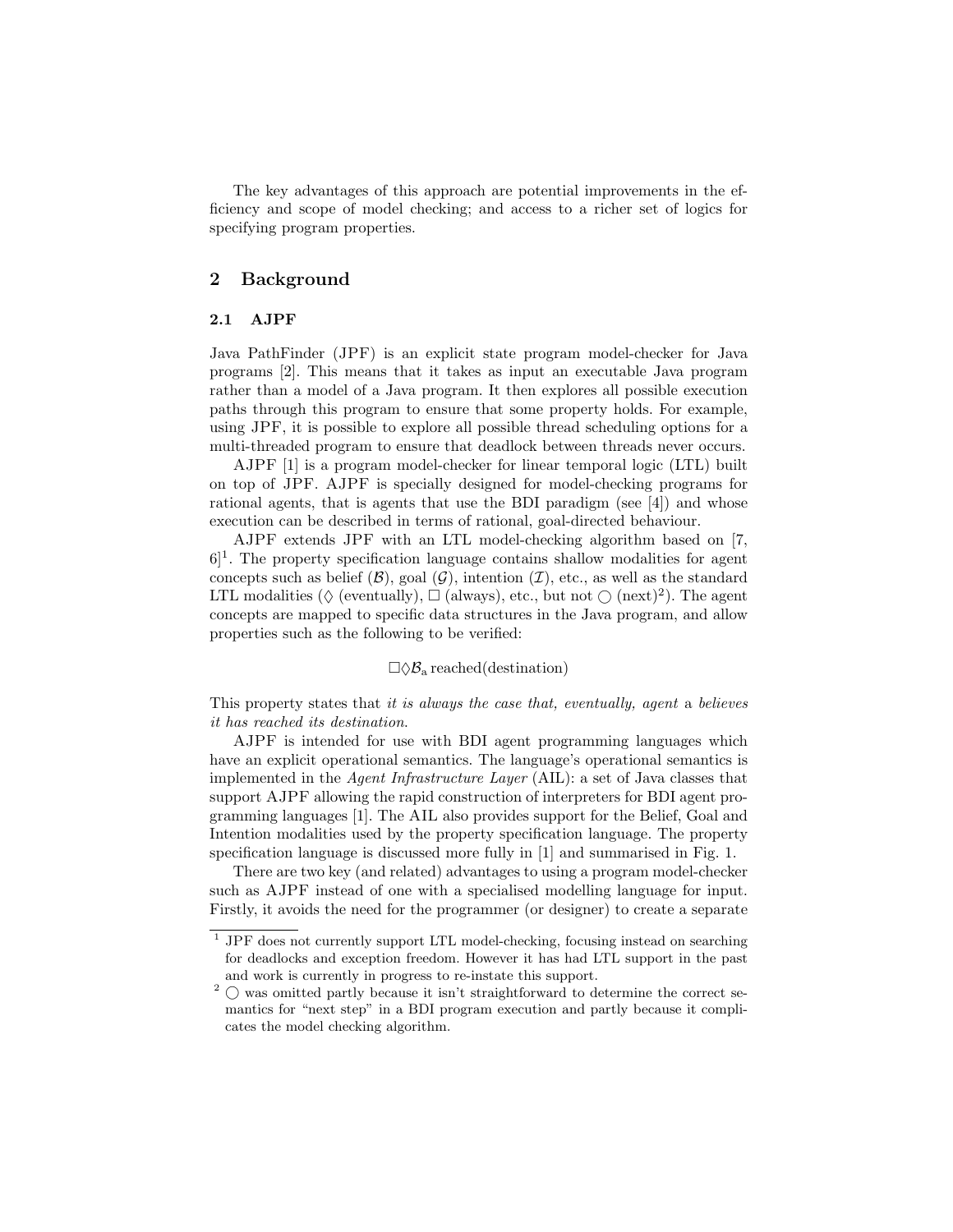AJPF Property Specification Language Syntax The syntax for property formulæ  $\phi$  is as follows, where  $aq$  is an "agent constant" referring to a specific agent in the system, and  $f$  is a ground first-order atomic formula:

 $\phi ::= \mathcal{B}_{ag} f \mid \mathcal{G}_{ag} f \mid \mathcal{A}_{ag} f \mid \mathcal{I}_{ag} f \mid \mathcal{P}(f) \mid \phi \vee \phi \mid \neg \phi \mid \phi \mathcal{U} \phi \mid \phi \mathcal{R} \phi$ 

Here,  $\mathcal{B}_{ag} f$  is true if ag believes f to be true,  $\mathcal{G}_{ag} f$  is true if ag has a goal to make f true, and so on (with  $A$  representing actions,  $I$  representing intentions, and  $P$  representing percepts, i.e., properties that are true in the environment).

AJPF Property Specification Language Semantics We summarise those aspects of the semantics of property formulæ relevant to this paper. Consider a program, P, describing a multi-agent system and let MAS be the state of the multi-agent system at one point in the run of P. MAS is a tuple consisting of the local states of the individual agents and of the environment. Let  $aq \in$ MAS be the state of an agent in the MAS tuple at this point in the program execution. Then

$$
MAS \models_{MC} \mathcal{B}_{ag} f \quad \text{iff} \quad ag \models \mathcal{B}_{ag} f
$$

where  $\equiv$  is logical consequence as implemented by the agent programming language. The semantics of  $\mathcal{G}_{ag}f$  and  $\mathcal{I}_{ag}f$  similarly refer to internal implementations of the language interpreter. The interpretation of  $A_{aa}f$  is:

$$
MAS \models_{MC} \mathcal{A}_{ag} f
$$

if, and only if, the last action changing the environment was action  $f$  taken by agent ag. Finally, the interpretation of  $P(f)$  is given as:

$$
MAS \models_{MC} \mathcal{P}(f)
$$

if, and only if, f is a percept that holds true in the environment.

The other operators in the AJPF property specification language have standard PLTL semantics [5] and are implemented as Büchi Automata as described in [6, 7]. Thus, the classical logic operators are defined by:

$$
MAS \models_{MC} \varphi \lor \psi \text{ iff } MAS \models_{MC} \varphi \text{ or } MAS \models_{MC} \psi
$$
  

$$
MAS \models_{MC} \neg \phi \text{ iff } MAS \not\models_{MC} \phi.
$$

The temporal formulæ apply to runs of the programs in the JPF model checker. A run consists of a (possibly infinite) sequence of program states  $MAS_i$ ,  $i \geq 0$  where  $MAS_0$  is the initial state of the program (note, however, that for model checking the number of different states in any run is assumed to be finite). Let  $P$  be a multi-agent program, then

| $MAS \models_{MC} \varphi \mathcal{U} \psi$ | iff | in all runs of P there exists a state $MAS_i$<br>such that $MAS_i \models_{MC} \varphi$ for all $0 \leq i < j$<br>and $MAS_i \models_{MC} \psi$                                          |
|---------------------------------------------|-----|------------------------------------------------------------------------------------------------------------------------------------------------------------------------------------------|
| $MAS \models_{MC} \varphi \mathcal{R}\psi$  | iff | either $MAS_i \models_{MC} \varphi$ for all i or there<br>exists $MAS_i$ such that $MAS_i \models_{MC} \varphi$<br>for all $0 \leq i \leq j$ and $MAS_i \models_{MC} \varphi \land \psi$ |
|                                             |     | $\mathbf{1}$ , $\mathbf{1}$ , $\mathbf{1}$ , $\mathbf{1}$ , $\mathbf{1}$ , $\mathbf{1}$                                                                                                  |

The common temporal operators  $\Diamond$  (eventually) and  $\Box$  (always) are, in turn, derivable from  $U$  and  $R$  in the usual way [5].

Fig. 1. Overview of the the AJPF Property Specification Language (Syntax and Semantics)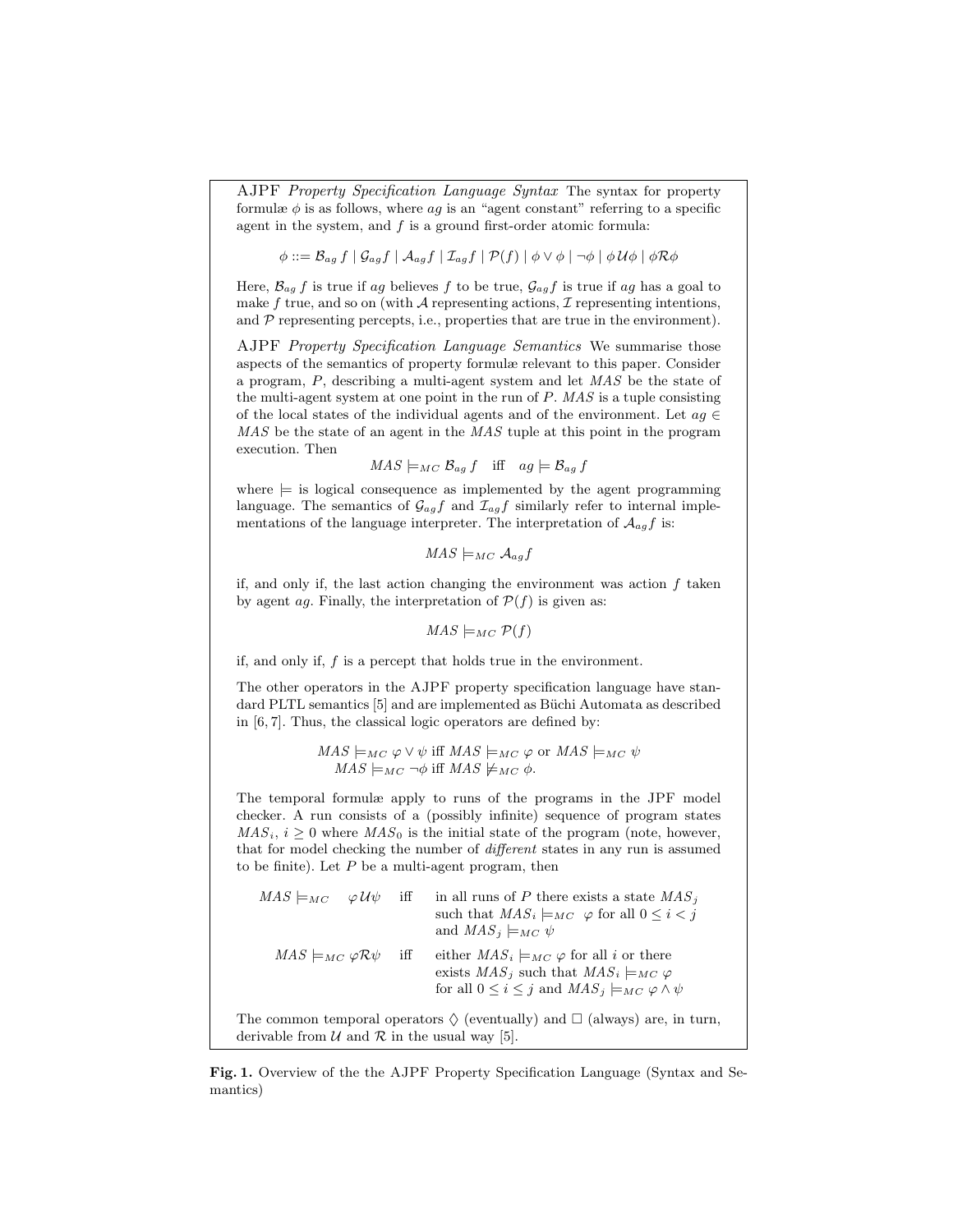model of the implementation for verification. Secondly, in cases where certification of the program is required (e.g., [8, 9]), it increases the value of the evidence submitted to the certification authority since it provides direct information about the system that will be deployed, rather than some idealised model.

These advantages come at a cost, however. The main disadvantage of program model-checking, particularly in AJPF, is that it is very slow in comparison with existing specialised model-checkers such as SPIN [10]. This has been (and continues to be) mitigated through updates to AJPF which have decreased the amount of time taken for model-checking. However, the fact remains that programs tend to be more complex than models of programs and this causes program model-checking to be much slower. Typically, to verify a program using AJPF requires minutes, hours or even days in extreme cases.

AIL-based implementations of well-known agent programming languages (e.g., GOAL [11]) are separate from the interpreters generally associated with those languages. Since, in theory, both interpreters use the same operational semantics, choosing an AIL based interpreter instead of the standard interpreter should be similar to choosing between different C compilers and an AIL interpreter can be preferred where certification is an issue. In practice, the standard interpreters are often more efficient, user-friendly and up-to-date.

One issue to consider is whether it is preferable to use just JPF to verify agent programs given that most standard interpreters are written in Java. This approach is certainly feasible, although the interpreters would probably need significant modification to work with JPF. For example, adaptations would be needed to access the AJPF Property Specification Language (or create something similar). Also, in order to minimize the state space explored by JPF careful use of Java data structures is necessary (e.g., all sets must be stored in a canonical form for state matching).

#### 2.2 Spin

Spin [10] is a popular model-checking tool originally developed by Bell Laboratories in the 1980s. It has been in continuous development for over thirty years and is widely used in both industry and academia (e.g.,  $[12-14]$ ). SPIN uses an input language called PROMELA. Typically a model of a program and the property (as a "never claim" – a sequence of transitions that should never occur) are provided in Promela, but Spin also provides tools to convert formulae written in LTL into never claims for use with the model-checker. Spin works by automatically generating programs written in C which carry out the exploration of the model relative to an LTL property. Spin's use of compiled C code makes it very quick in terms of execution time, and this is further enhanced through other techniques like partial order reduction.

#### 2.3 Prism

PRISM [15] is a probabilistic symbolic model-checker developed primarily at the Universities of Birmingham and Oxford since 1999. PRISM provides broadly sim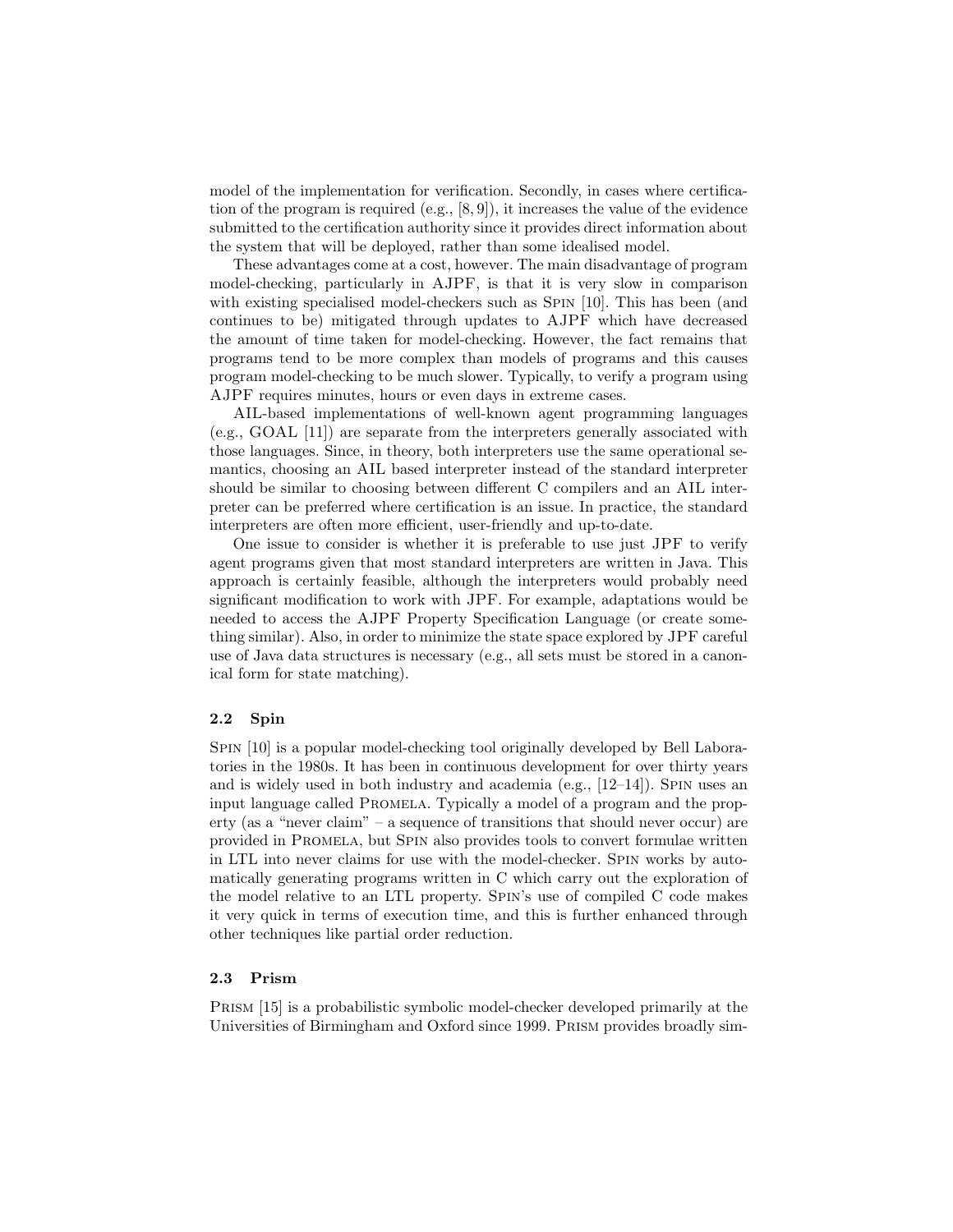ilar functionality to Spin but also allows for the model-checking of probabilistic models, i.e., models whose behaviour can vary depending on probabilities built into the model. Developers can use Prism to create a probabilistic model (written in the Prism language) which can then be model-checked using Prism's own probabilistic property specification language, which subsumes several wellknown probabilistic logics including PCTL, probabilistic LTL, CTL, and PCTL\*. Prism has been used to formally verify a variety of systems in which reliability and randomness play a role, including communication protocols, cryptographic protocols and biological systems [16].

#### 2.4 Related Work

Hunter et al. [3] first suggested using JPF to generate models of programs that could then be used with alternative model-checkers. Their work targets the Brahms [17] agent programming language. They implemented a simulator for Brahms in Java and used JPF to produce a Promela model of a Brahms program. They used this system to investigate examples in air traffic control and health-care and demonstrated that it is feasible to use JPF as a model building tool. Their work did not, however, directly address the key BDI concepts of beliefs, intentions, etc., and it was a customised tool specifically aimed at the verification of Brahms programs.

The work reported here takes the ideas from Hunter et al. [3] as a starting point and aims to use them within AJPF's more generic framework in order to provide a general tool in which BDI programs, and BDI concepts can be verified in a wide range of model-checkers.

# 3 Exporting Models from AJPF

JPF is implemented as a specialised Java virtual machine which stores, among other things, backtracking points which allow the program model-checking algorithm to explore the entire execution space of a Java program. It is highly customisable providing numerous hooks for listeners that monitor and control the progress of model-checking. In what follows we will refer to the specialised Java virtual machine used by JPF as the JPFJVM. JPF is implemented in Java itself, therefore the JPFJVM is a program that executes in some underlying native Java virtual machine. We refer to this native virtual machine as NatJVM. Listeners execute in the NatJVM.

AJPF's checking process is constructed using a JPF listener. As JPF executes, it labels each state explored by the JPFJVM with a number. The AJPF listener tracks these numbers as well as the transitions between them and uses this information to construct a Kripke structure in the NatJVM. The LTL modelchecking algorithm is then executed on this Kripke structure. This is partly for reasons of efficiency (the NatJVM naturally executes much faster than the JPFJVM) and also to account for the need for LTL to explore states in the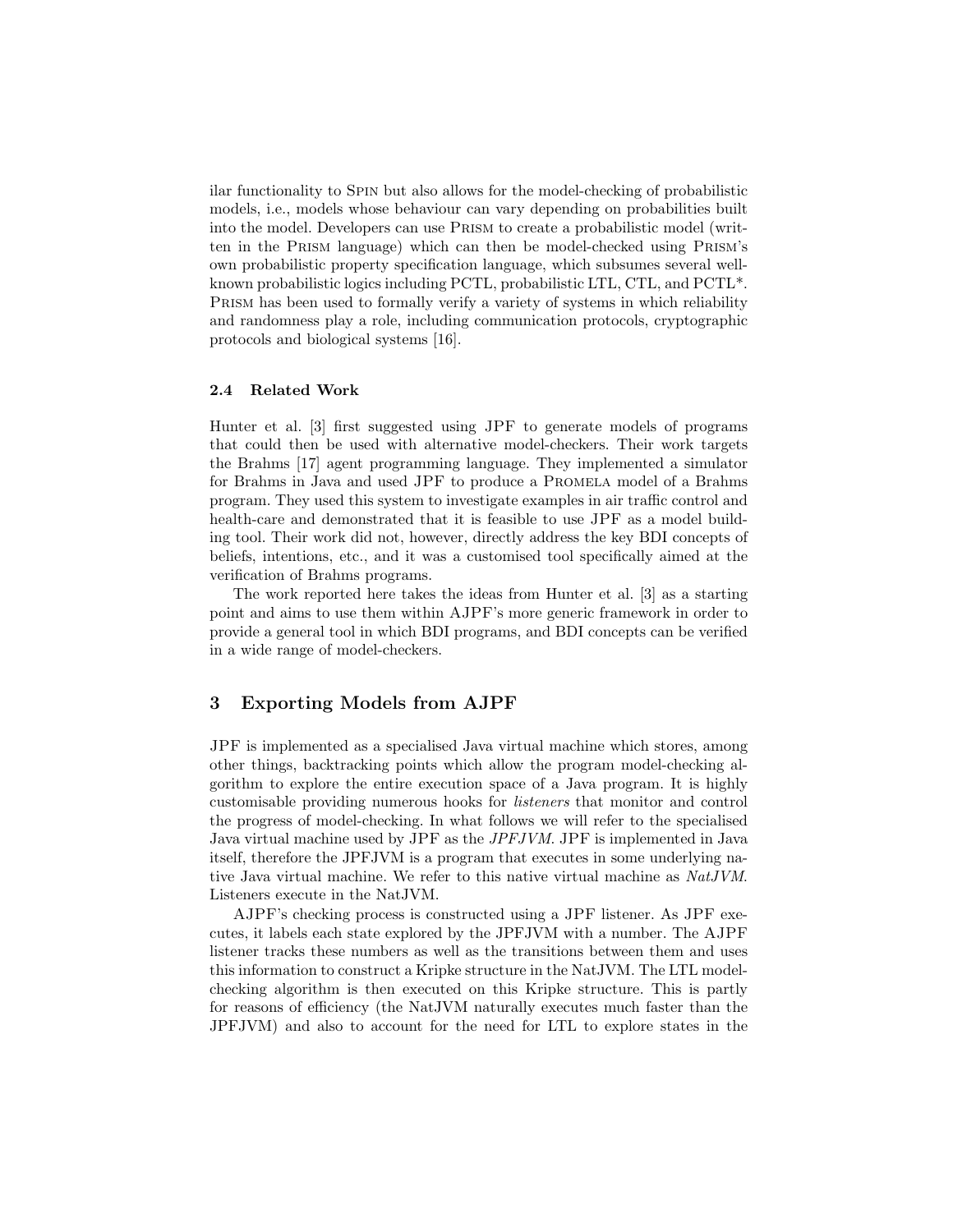

Fig. 2. The operation of AJPF wrt. the two Java Virtual Machines

model several times if the model contains a looping path and an *until expression* (e.g., true  $U$  p) exists in the LTL<sup>3</sup> property (see [7] and [6] for details).

In order to determine whether the agents in the original program have particular beliefs, goals, etc., it is necessary for the LTL model-checking algorithm to have access to these. However, they are not stored in the state graph of the Kripke structure accessible to the NatJVM. At the start of a model-checking run AJPF analyses the property being verified in order to produce a list of propositions that are needed for checking that property (e.g., agent 1 believes it has reached its destination, agent 2 intends to win the auction etc.). AJPF creates objects representing each of these propositions in both the JPFJVM and NatJVM. In the JPFJVM these propositional objects can access the state of the multi-agent system and explicitly check that the relevant propositions hold (e.g., that the Java object representing agent 1 contains, in its belief set, an object representing the formula reached(destination)).

Every time the interpreter for the agent programming language executes one step<sup>4</sup>, all of the proposition objects are updated with their current truth value. In the NatJVM, propositional objects are created that track those in the JPFJVM. It is moderately straightforward to access an object in the JPFJVM from the

<sup>&</sup>lt;sup>3</sup> " $a\mathcal{U}p$ " means that "*a* is true continuously up until *b* becomes true".

 $4$  The meaning of a "step" in the semantics — as in the next point of interest to verification — is determined by the person implementing the semantics. Typically this is either the application of a single rule from the semantics, or of a whole reasoning cycle. This issue is discussed further in [1].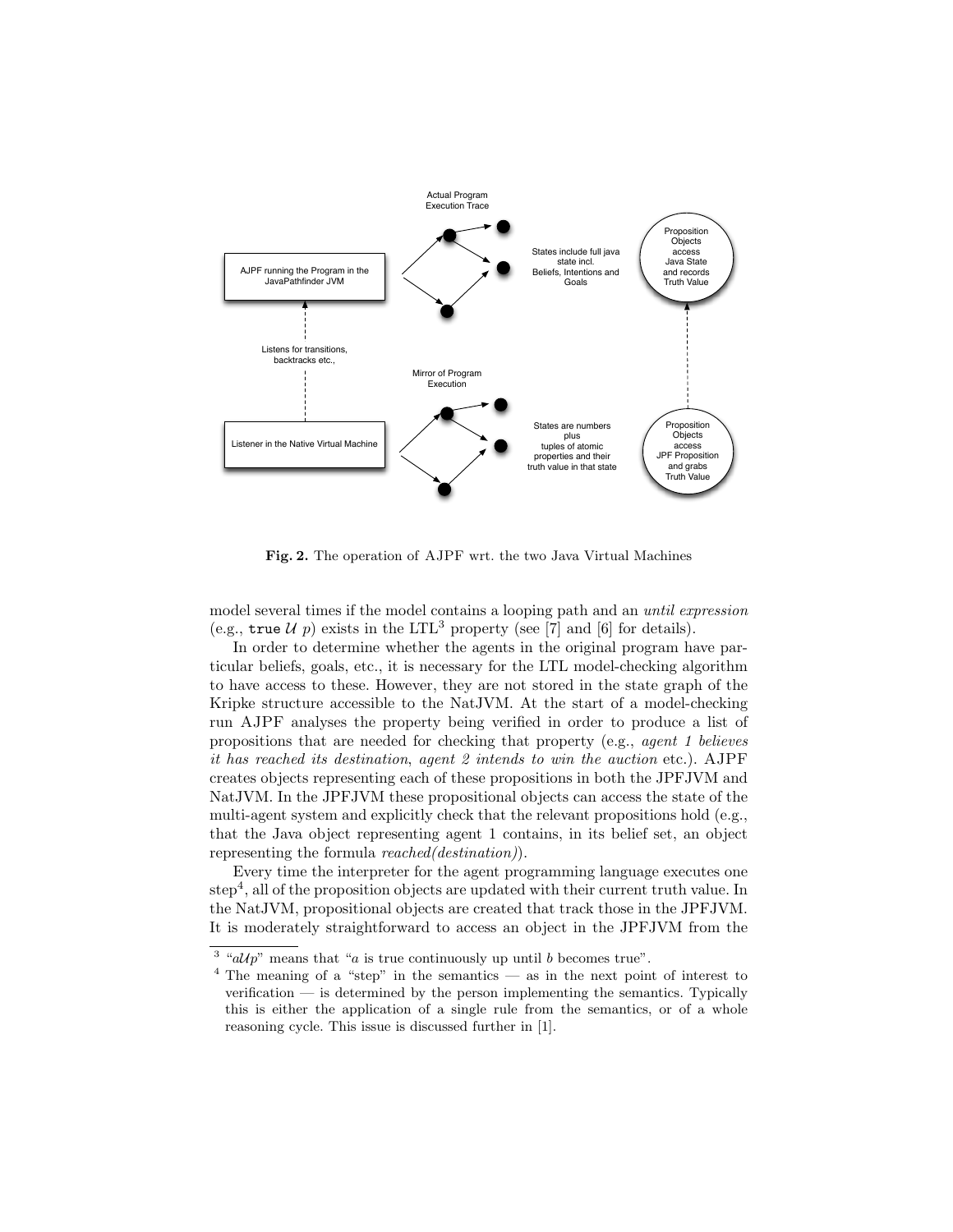NatJVM<sup>5</sup>. Once an object has been accessed, inspecting the values of its fields is similarly straightforward providing they contain values of a primitive data type (such as bool or int). All this is done using JPF's Model Java Interface (MJI) interface [18] (the precise details of this implementation are specific to JPF and MJI). The implementation itself is available via the SourceForge distribution for AJPF (http://mcapl.sourceforge.net). The process allows, however, the modal agent properties (i.e., those related to beliefs, desires, intentions, etc.) that can be determined in the JPFJVM to be converted into state labels in the Kripke structure stored in the NatJVM. When the listener detects that a new state has been generated in the JPFJVM, the state in the Kripke structure in the NatJVM is annotated with the truth value of all the required propositions.

The process of adapting this system to produce a model for use with an alternative model checker now involves: (i) bypassing the LTL model-checking algorithm<sup>6</sup> but continuing to generate and maintain a set of propositional objects in order to label states in the Kripke structure, and (ii) exporting the Kripke structure in a format that can be used by another model checker.

#### 3.1 Advantages

Ideally, a program is only model-checked once against a full set of requirements consisting of a conjunction of many properties. However, it is our experience that it is more common to check programs several times against smaller properties. For AJPF, this results in the program model being generated from the Java bytecode for each property. Our experiences with AJPF suggested that the most computationally complex part of the model-checking was in the generation of this program model, and that this was the chief cause of the slow performance of AJPF compared with other model-checkers. (This is unsurprising since in AJPF the generation of a transition in the program model can involve the symbolic execution of significant amounts of Java bytecode.)

The first advantage of the approach described above, therefore, is that exporting the program model prior to model-checking allows us to generate the program model only once, and thereafter we can use the far more compact Kripke structure representation, meaning that the time to model-check each property is reduced (on average).

The second advantage is that other model-checkers (such as Spin) have many years of development invested in an accurate and efficient implementation of LTL model-checking. Compared to model-checkers like Spin, there is a much weaker level of assurance that the LTL model-checking implemented in AJPF is correct (although it has been tested against well-known "gotchas"). Also, the

<sup>&</sup>lt;sup>5</sup> The documentation for this mechanism is somewhat opaque and the process itself is complicated, but conceptually is it a simple matter of identifying the current object in the JPFJVM stack in order to obtain a reference for it. This can then be stored for future use in the NatJVM.

 $6$  This is not strictly necessary but it increases the speed of model generation, and avoids the pruning of some model states based on the property under consideration.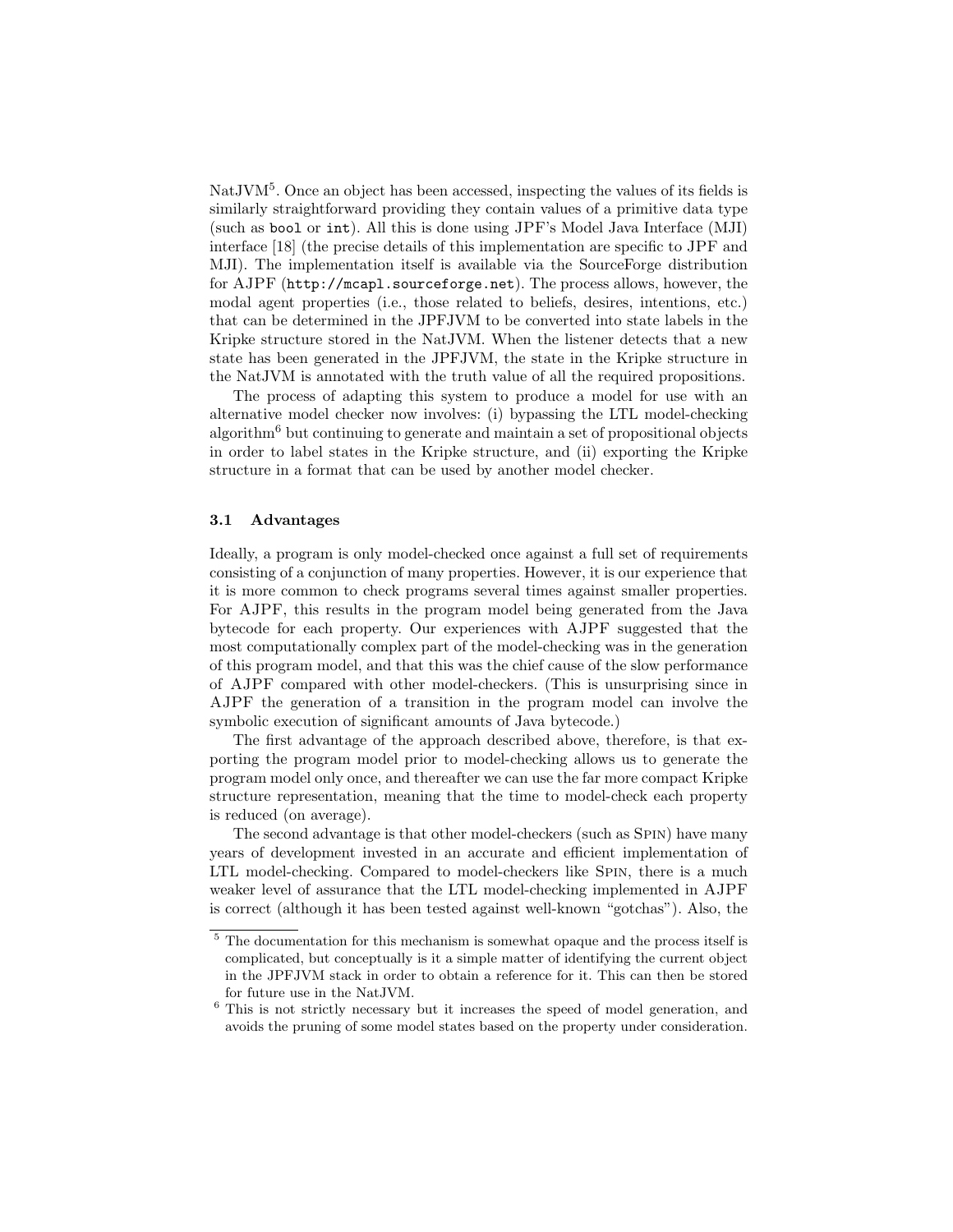AJPF LTL model-checking algorithm is not highly optimised, being a direct adaptation of the algorithms in [7, 6]. Consequently, it seems desirable, both for reasons of confidence and efficiency, to use a more well-developed implementation of model-checking (such as Spin) where possible.

The third advantage is that this technique will allow us to use richer specification languages than LTL. For instance when verifying hybrid systems, probabilistic values frequently appear both in terms of the reliability of sensors, and the chances that an action will achieve the expected outcome. Exporting an AJPF program model into a probabilistic model-checker such as Prism will allow us to verify properties stated in more expressive logics, such as probabilistic computation tree logic (PCTL).

#### 3.2 Disadvantages

While there are advantages to using AJPF just for model generation, there are some disadvantages as well.

Firstly, it is arguable that the direct link between the implemented program and the system being verified described in Section 2.1 has been lost. However, the LTL model-checking algorithm used in AJPF was already operating upon an automatically-generated abstraction of the system stored in the NatJVM. Therefore taking this abstracted model and exporting it to a different system does not, in our view, have a significant effect on the correctness of any verification result. However it has introduced a further step into the process which could cause an issue with software certification concerning tool qualification. Specifically, we have introduced another tool (Spin) to the existing verification system (AJPF) which would mean that both tools would now need to be qualified separately, and possibly again as a combined tool, with additional associated costs (tool qualification can be very costly in terms of time and finance). We do, nevertheless, provide a fully automatic route from implemented code, through an abstraction of that code, to a formal verification result, which itself is preferable to systems in which the abstraction from the implementation must be done "by hand."

Secondly, the opportunity to exploit features of the property under test in order to prune model-checking has been lost. In particular, when checking liveness properties (of the form "eventually p will happen", or  $\Diamond p$ ) it is possible to prune the LTL model-checking search tree as soon as p occurs. It would obviously still be possible to do this, if the user were confident that only this property will be checked on the resulting model. Where the model may be used to check a number of properties such pruning is no longer a possibility and the entire program state space must be explored. Similarly, although we have not explored techniques such as property-based slicing [19] in AJPF these would also be difficult to exploit if a full model were to be exported. However, it is likely that in many cases where there are more than a few properties to be checked the additional time taken to produce a complete model will be offset by the time saved in not having to reproduce this model each time a new property needs to be verified. Similarly, the fact that we export the model as a Kripke Structure, means that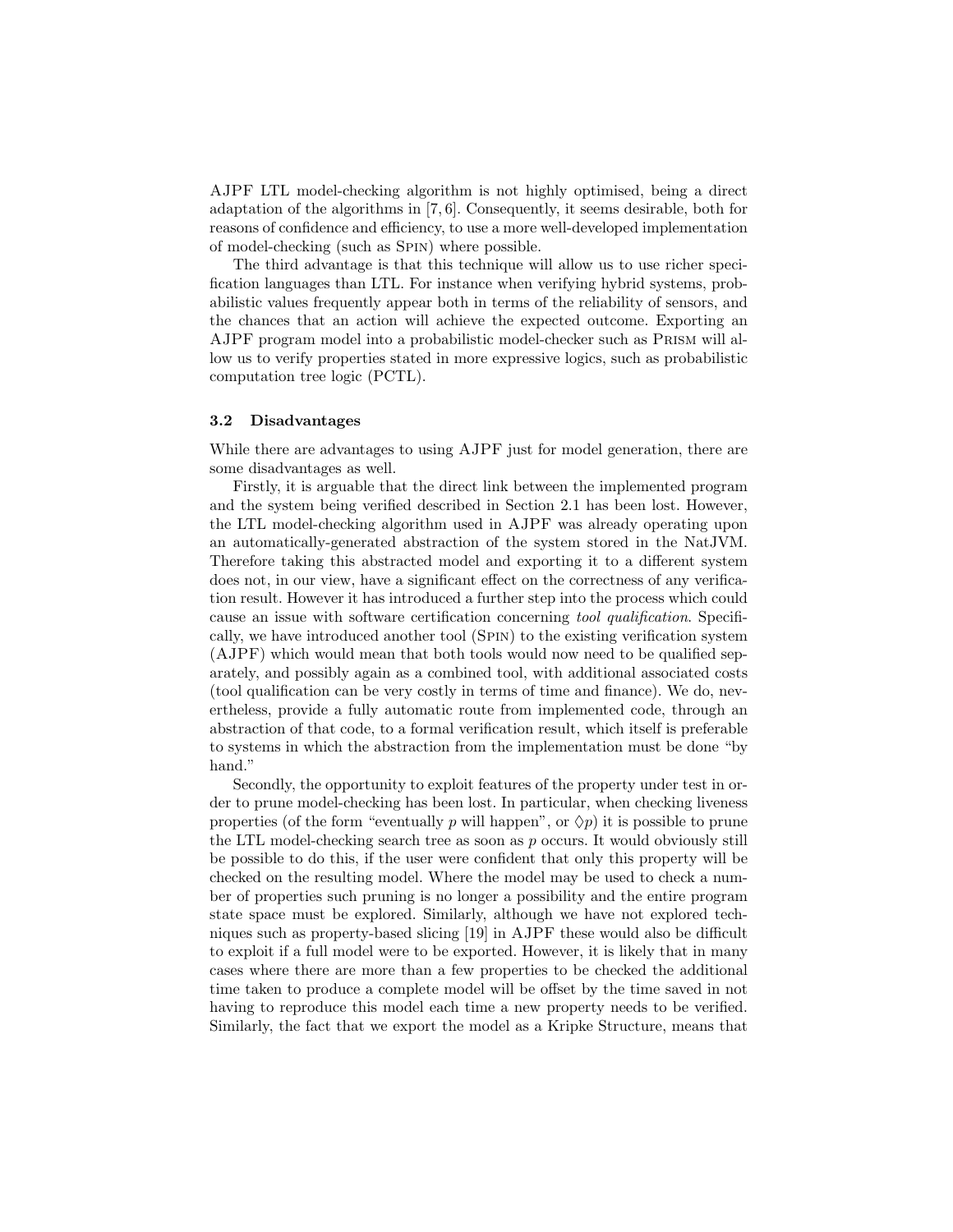we may not be able to exploit potential optimisations available within the target model checker. It should be noted, however, that some optimisations such as partial order reduction will already have been applied by JPF.

# 4 Exporting AJPF Models to Promela/Spin

In this section we describe the process used to translate AJPF models to PROMELA for verification in the SPIN model-checker, and some results of SPIN verification of the Promela models generated.

#### 4.1 Translation Details

Both Spin and AJPF's LTL algorithm operate on Kripke structures so translating between the two is straightforward.

As mentioned above, within AJPF's NatJVM each state is assigned a number, e.g, 12. This is converted to state12 in the Spin input file. Then the list of propositional objects is examined recursively. Each proposition is converted into a simple string (without spaces or brackets), and assigned either the value true or false, depending upon its value in the state. The transitions in the AJPF model graph are kept separately from the states while Promela represents them as goto statements attached to states.

Example Fig. 3 shows the NatJVM model of a very simple agent program with one property (agent 1 believes "bad") compared to the result of exporting this model in Promela.

```
Model States:
=============
\OmegaB(ag1, bad()) = false;1:
B(ag1, bad()) = false;2:B(ag1, bad()) = false;Model Edges:
=============
0--&>11--&>2bool bag1bad
                                       active proctype JPFModel()
                                       {
                                       state0:
                                               bag1bad = false;
                                               goto state1;
                                       state1:
                                               bag1bad = false;
                                               goto state2;
                                       state2:
                                               bag1bad = false;
                                               printf("end state\n");
                                       }
```
Fig. 3. Equivalent program models in AJPF (left) and PROMELA (right)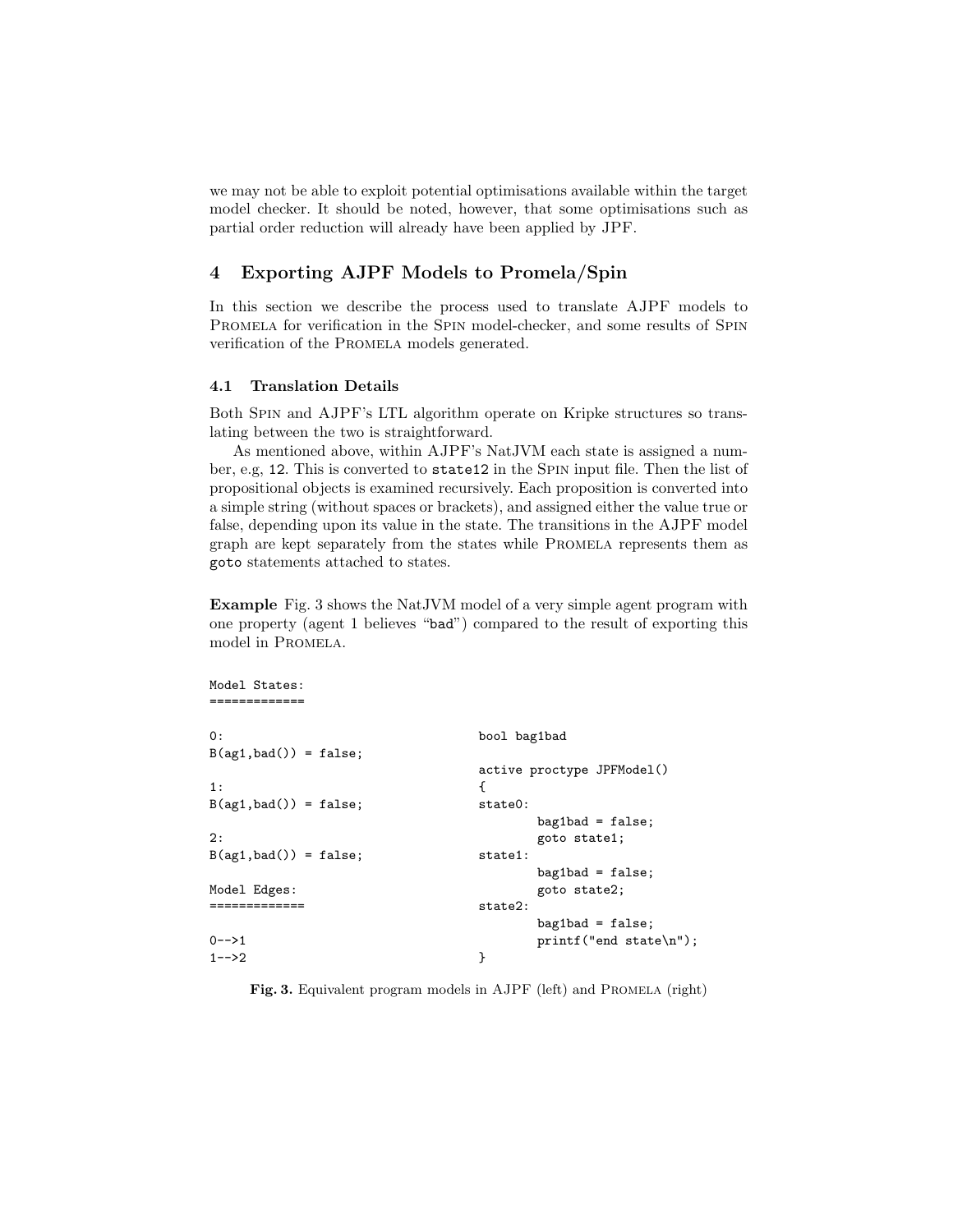#### 4.2 Results

We tested our SPIN implementation on the verification of a simple "leader" agent intended to coordinate a formation of satellites as described in [20]. This program was implemented in a version of the GWENDOLEN language [21]. We implemented a non-deterministic environment for the agent in which messages from the satellite agents randomly arrived (or not) each time the agent took an action. This caused model-checking to explore all possible combinations of messages that the leader agent could receive. The agent was designed to assign positions to four satellites and then wait for responses. Since our hypothesis was that we would see gains in performance as the LTL property to be checked became more complex we tested the system against a sequence of properties:

1.  $\Box \neg \mathcal{B}_{lead}$  bad

(The agent never believes something bad has happened).

- 2.  $(\Box(\mathcal{B}_{lead} \text{ informed}(ag1) \rightarrow \Diamond \mathcal{B}_{lead} \text{maintaining\_pos}(ag1))) \rightarrow \Box \neg \mathcal{B}_{lead} \text{bad}$ (If it is always the case that when the leader has informed agent 1 of its position then eventually the leader will believe agent 1 is maintaining that position, then it is always the case that the leader does not believe something bad has happened).
- 3.  $(\Box(\mathcal{B}_{lead} \text{ informed}(ag2) \rightarrow \Diamond \mathcal{B}_{lead} \text{maintaining\_pos}(ag2))) \wedge$  $\square(\mathcal{B}_{lead} \text{ informed}(ag1) \rightarrow \lozenge \mathcal{B}_{lead} \text{maintaining\_pos}(ag1))) \rightarrow \square \neg \mathcal{B}_{lead} \text{bad}$
- 4.  $(\Box(\mathcal{B}_{lead} \text{ informed}(ag3)) \rightarrow \Diamond \mathcal{B}_{lead} \text{maintaining\_pos}(ag3)) \land$  $\Box(\mathcal{B}_{lead} \text{ informed}(ag2) \rightarrow \Diamond \mathcal{B}_{lead} \text{maintaining\_pos}(ag2)) \land$  $\square(\mathcal{B}_{lead} \text{ informed}(ag1) \rightarrow \lozenge \mathcal{B}_{lead} \text{maintaining\_pos}(ag1))) \rightarrow \square \neg \mathcal{B}_{lead} \text{bad}$
- 5.  $(\Box(\mathcal{B}_{lead} \text{ informed}(ag4) \rightarrow \Diamond \mathcal{B}_{lead} \text{maintaining\_pos}(ag4)) \wedge$  $\Box(\mathcal{B}_{lead} \text{ informed}(ag3) \rightarrow \Diamond \mathcal{B}_{lead} \text{maintaining\_pos}(ag3)) \quad \land$  $\Box(\mathcal{B}_{lead} \text{ informed}(ag2) \rightarrow \Diamond \mathcal{B}_{lead} \text{maintaining\_pos}(ag2)) \land$  $\square(\mathcal{B}_{lead} \text{ informed}(ag1) \rightarrow \lozenge \mathcal{B}_{lead} \text{maintaining\_pos}(ag1))) \rightarrow \square \neg \mathcal{B}_{lead} \text{bad}$ 6.  $(\Box(\mathcal{B}_{lead} \text{ informed}(ag4) \rightarrow \Diamond \mathcal{B}_{lead} \text{maintaining\_pos}(ag4)) \wedge$  $\Box(\mathcal{B}_{lead} \text{ informed}(ag3) \rightarrow \Box(\mathcal{B}_{lead} \text{m}_{and} \text{intaining\_pos}(ag3)) \wedge \Box(\mathcal{B}_{lead} \text{informed}(ag2) \rightarrow \Diamond \mathcal{B}_{lead} \text{m}_{and} \text{in} \text{t}_{and} \text{in} \text{t}_{and} \Box) \wedge$  $\Box(\mathcal{B}_{lead} \text{ informed}(ag2) \rightarrow \Box(\mathcal{B}_{lead} \text{informed}(ag1)) \rightarrow \Box(\mathcal{B}_{lead} \text{informed}(ag1))) \wedge$  $\square(\mathcal{B}_{lead} \text{ informed}(ag1) \rightarrow \Diamond \mathcal{B}_{lead} \text{maintaining\_pos}(ag1))) \wedge$  $\square(\mathcal{B}_{lead}$  formation(square)  $\rightarrow \lozenge \mathcal{B}_{lead}$  informed(ag1)))  $\rightarrow \square \neg \mathcal{B}_{lead}$  bad

This sequence of increasingly complex properties was constructed so that each property had the form  $P_1 \wedge \ldots \wedge P_n \rightarrow Q$  for some  $n \geq 0$  and each  $P_i$  was of the form  $(\Box(P_i' \to \Diamond Q_i))$ . With the addition of each such logical antecedent the property automata became considerably more complex. Furthermore, the antecedents were chosen so that we were confident that on at least some paths through the program  $P'_i$  would be true at some point, necessitating that the LTL checker explore the product automata for  $\Diamond Q_i$ . We judged that this sequence of properties provided a good test for the way each model-checker's performance scaled as the property under test became more complicated.

Spin model-checking requires a sequence of steps to be undertaken: the LTL property must be translated to a "never claim" (effectively representing the automaton corresponding to the negation of the required property), then it is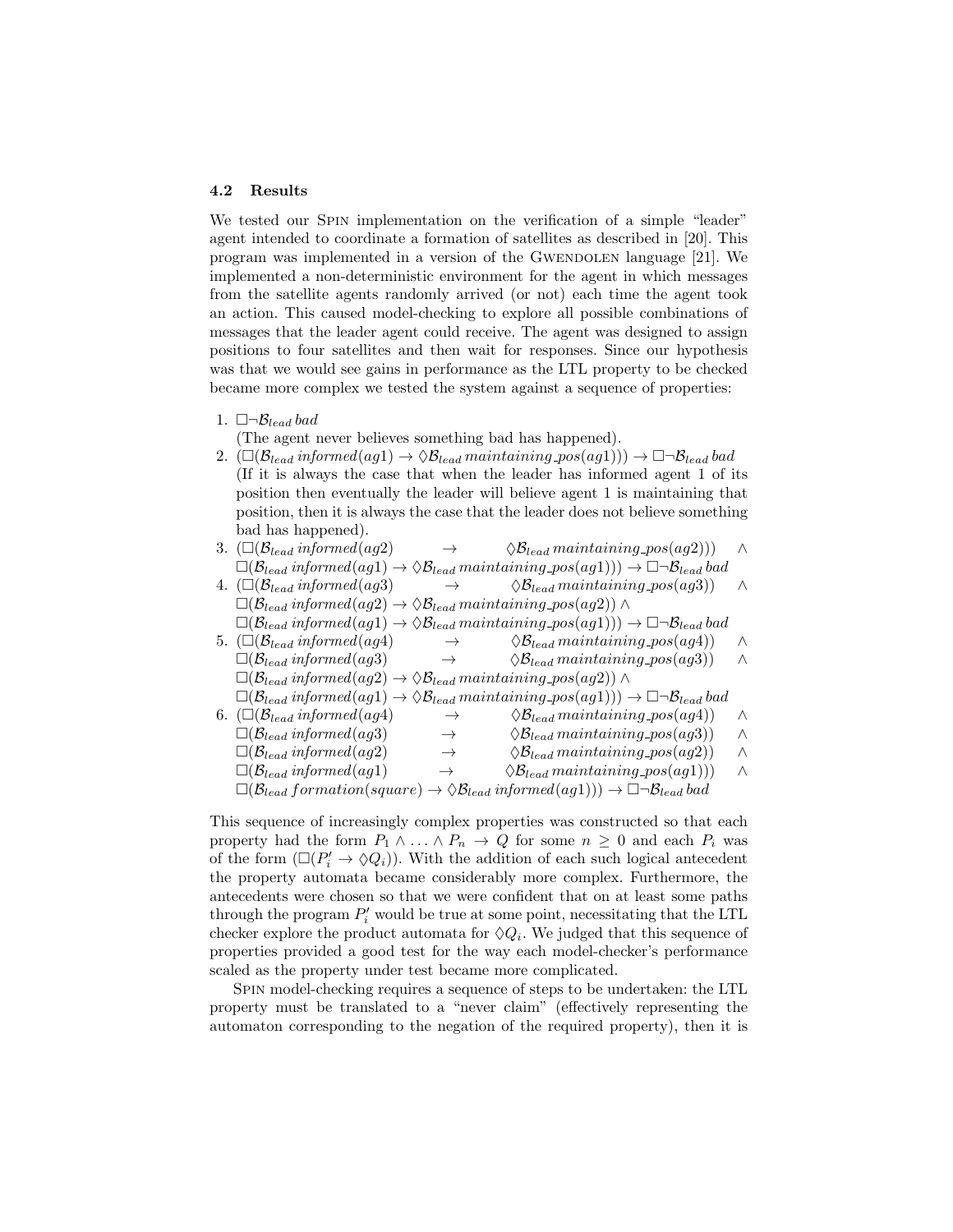compiled together with the Promela description into C, which is then compiled again before being run as a C program. We used the LTL3BA tool  $[22]$  to compile the LTL property into a never claim since this is more efficient than the builtin Spin compiler. In our results we present the total time taken for all Spin operations (Spin Time) and the total time taken overall including generation of the model in AJPF.

| Property   AJPF |                                       | <b>SPIN</b>                                        |         |                   |  |  |
|-----------------|---------------------------------------|----------------------------------------------------|---------|-------------------|--|--|
|                 |                                       | AJPF model generation SPIN Time Total Overall Time |         |                   |  |  |
|                 |                                       | $5m25s$ $5m17s$                                    | 1.972s  | 5m19s             |  |  |
| $\overline{2}$  | 5m54s   5m50s                         |                                                    | 3.180s  | 5m53s             |  |  |
| 3               | $7m9s$ $16m28s$                       |                                                    | 4.369s  | 6m32s             |  |  |
| 4               | $\vert 8m50s \vert \vert 7m34s \vert$ |                                                    | 6.443s  | 7m40s             |  |  |
| 5               | 9m22s  8m27s                          |                                                    | 10.015s | 8 <sub>m37s</sub> |  |  |
| 6               |                                       | $\sqrt{8m51s}$                                     | 22.361s | 9m13s             |  |  |

Table 1. Results Comparing AJPF with and without Spin Model Checking

Table 1 shows the running times for model-checking the six properties on a 2.8 GHz Intel Core i7 Macbook running MacOS 10.7.4 with 8 GB of memory. Fig. 4 shows the same information as a graph. There is no result for AJPF modelchecking of the final property since the system suffered a stack overflow error when attempting to build the property automata.

The results show that as the LTL property becomes more complex, modelchecking using the AJPF to Promela/Spin translation tool is marginally more efficient than using AJPF alone. It should be noted that in the Spin case, where AJPF is not performing LTL model-checking, and is using a simple list of propositions (rather than an LTL property) the time to generate the model still increases as the property becomes more complex. This is explained by the overhead involved in tracking the proposition objects in the JPFJVM and the NatJVM: as more propositions are involved this time increases.

If only one AJPF model were to be generated then Spin would give considerable time savings overall. (NB. In this case it would need to be the AJPF model with all relevant propositions, i.e., the one taking nearly 9 minutes to generate.)

We note that the simple fact that AJPF cannot generate a property automata for property 6 is a compelling argument that combining AJPF with Spin or some other model-checker is sometimes necessary. It also illustrates the point that Spin is well optimised for working with LTL where AJPF is not.

# 5 Exporting AJPF Models to Prism

#### 5.1 Translation Details

Both AJPF's NatJVM and Spin operate on Kripke structures so it was a straightforward process to translate between them. The Prism input language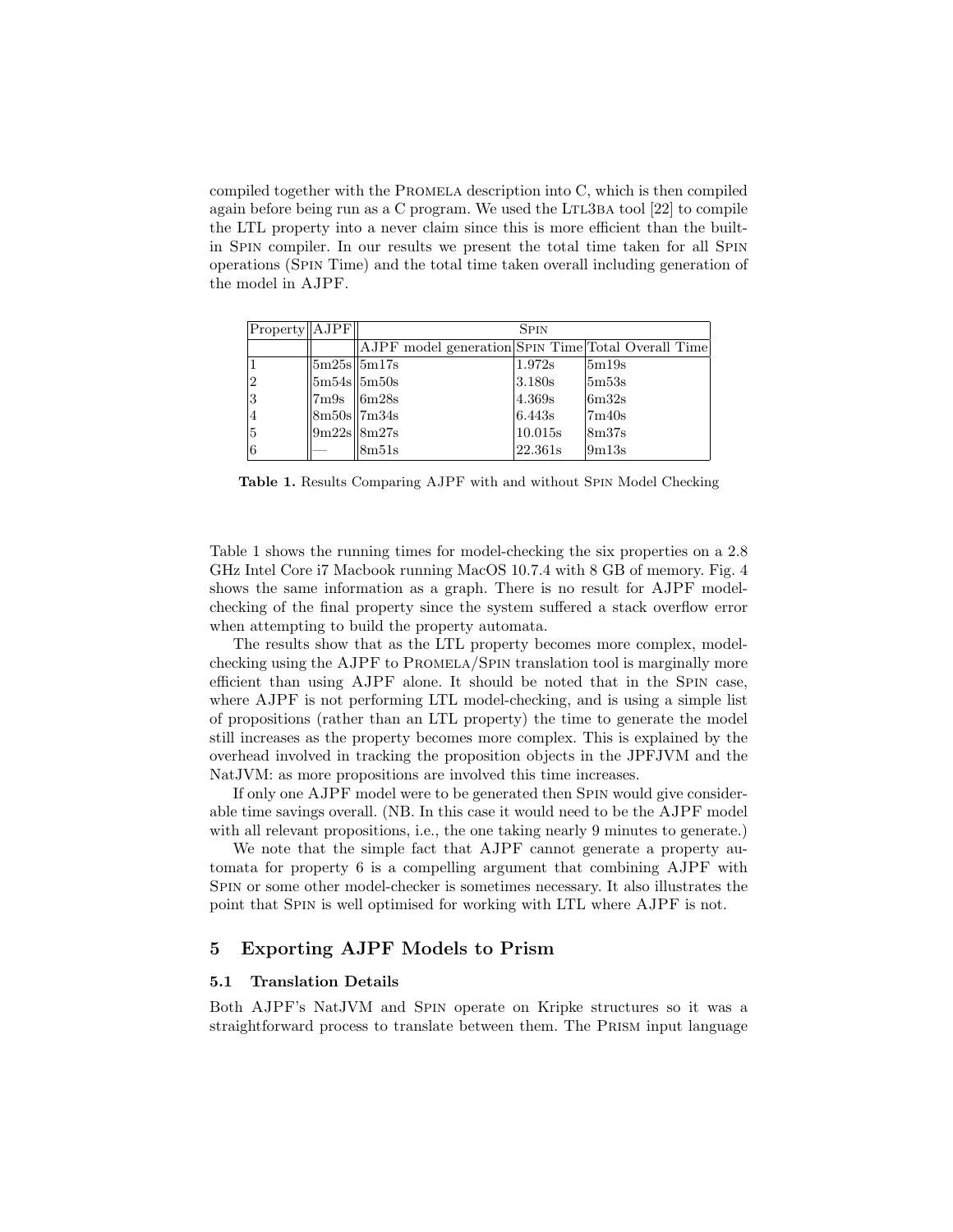

is based on probabilistic timed automata. In the examples we are particularly interested in exploring, we can consider the model to be a Kripke structure enhanced by labels on the transitions representing probabilities.

We therefore needed to make some alterations to AJPF. JPF, and hence AJPF, is able to branch the search space when a random element is selected from a finite set. However the system does not record the probabilities of each branch created in a manner accessible to the NatJVM. We developed a new class Choice in Java which represented a probabilistic choice from a finite set of options. This class provided a method pickChoice which would perform a choice on a probabilistic basis. If this class was used in programming at the JPFJVM level, then a NatJVM native peer could detect invocations of methods in this class, intercept such invocations and use a customised choice generator, to branch the search space in the JPFJVM while annotating the edges of the model graph in the NatJVM with the appropriate probabilities. The use of native peers and choice generators are standard JPF customisation processes for controlling and recording search in model-checking (see [18] for a discussion of their use). In short, programming with the Choice class, in the normal execution of the program, simply picks an element from a set based on some probability distribution. When executed within AJPF, the Choice class causes the system to explore all possible choices and label each branch with its probability.

After this the process of translating these models into Prism's input language is straightforward.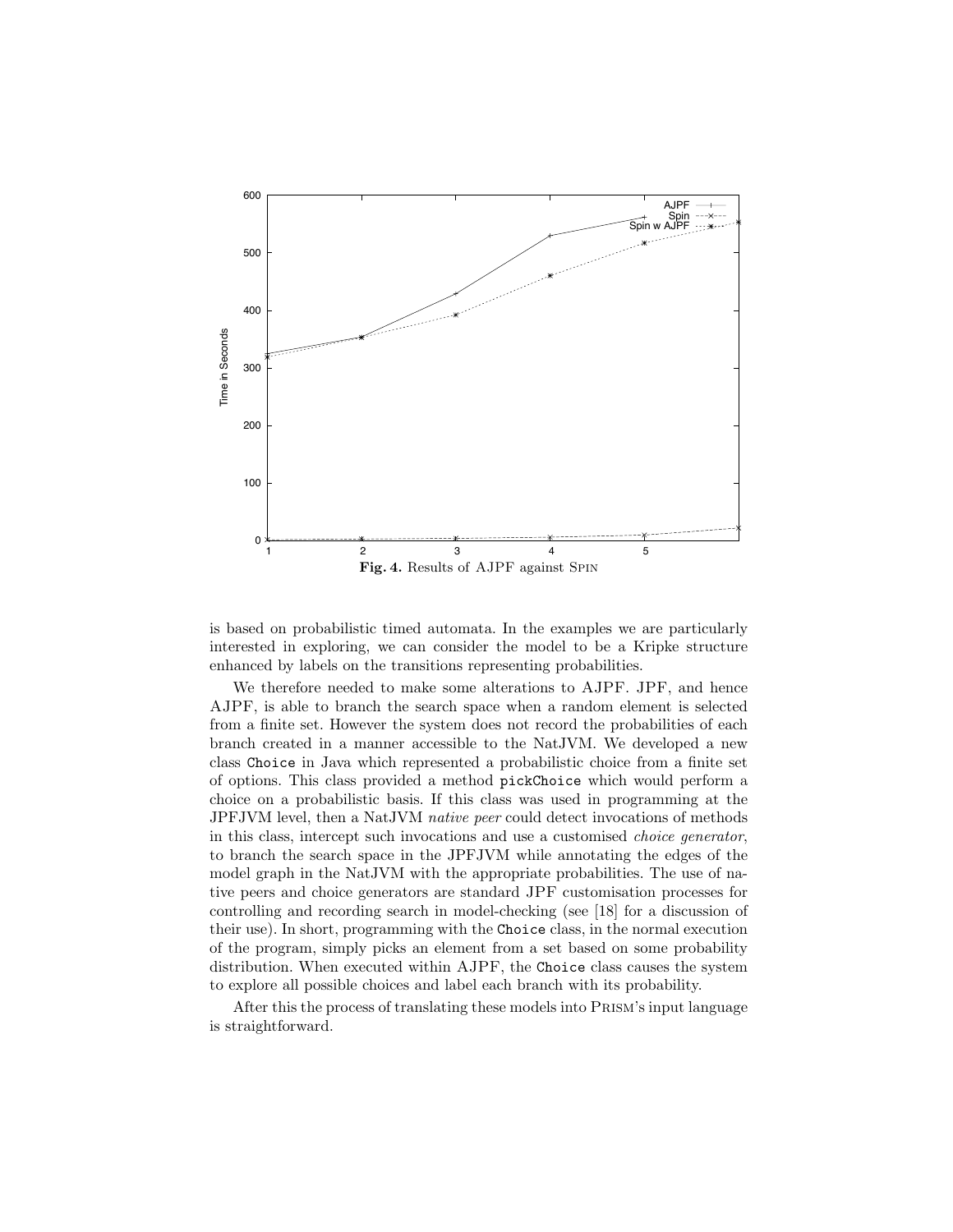- 1. First we initialise the model: We input it as a discrete time Markov chain (dtmc); We list the numbers of all states and state the initial state (0); We list all the properties initialise them to false.
- 2. We then iterate through the states in the AJPF model. For each state we:
	- (a) Print out state = num where num is the state number.
	- (b) Iterate over all its outgoing edges, for each edge:
		- i. Print out the probability of that edge being traversed
		- ii. Print out the state number, and values of the properties for the state at the far end of the edge.

As an example we consider a simple program based on [8] in which an unmanned aerial vehicle (UAV) must detect potential collisions. The UAV's radar is only 90% reliable, so it does not always perform an 'evade' maneouvre when a collision is possible. The agent controlling the UAV is implemented in Gwendolen which does not contain any probabilistic aspects. However the agent was placed in an environment programmed in Java and we used the Choice class to represent the unreliability of the sensor when the agent requested incoming perceptions <sup>7</sup> .

The model is tracking two properties  $P(collision)$  which means a potential collision is perceptible in the environment and  $A_{uav}$ evade which means the last action performed was the uav agent taking an evade maneouvre. The agent was programmed to make evade maneouvres when it believed there would be a collision. It only believed there would be a collision if a potential collision was perceptible and the sensor conveyed that information to the agent.

A fragment of the AJPF model for this program, adapted to show the probability of transitions is shown in Fig. 5 alongside the full model exported to the PRISM input language<sup>8</sup>. Fig. 6 gives a brief outline of some key features of Prism's property specification language, its full semantics can be found in [23].

#### 5.2 Results

We do not provide performance results since AJPF and PRISM are incomparable using, as they do, different input languages (AJPF does not support probabilistic reasoning and Prism does not support non-probabilistic LTL model checking). We model-checked the above program in PRISM against the property

 $P^{-?} \Box (\mathcal{P}(collision) \rightarrow \Diamond A_{uav} evade)$ 

to establish that the probability that the UAV would evade a collision, if one were possible, was 90%.

We also investigated a more complex model, again based on [8], in which the probability of a potential collision arising was also 90% (where it was certain

<sup>7</sup> We would also be able to investigate properties of BDI programming languages with probabilistic features, providing their AIL implementation used the Choice class see Further Work.

 $8$  Note that the nature of rounding in Java means that 0.1 is, in several places, represented as 0.09999999999999998.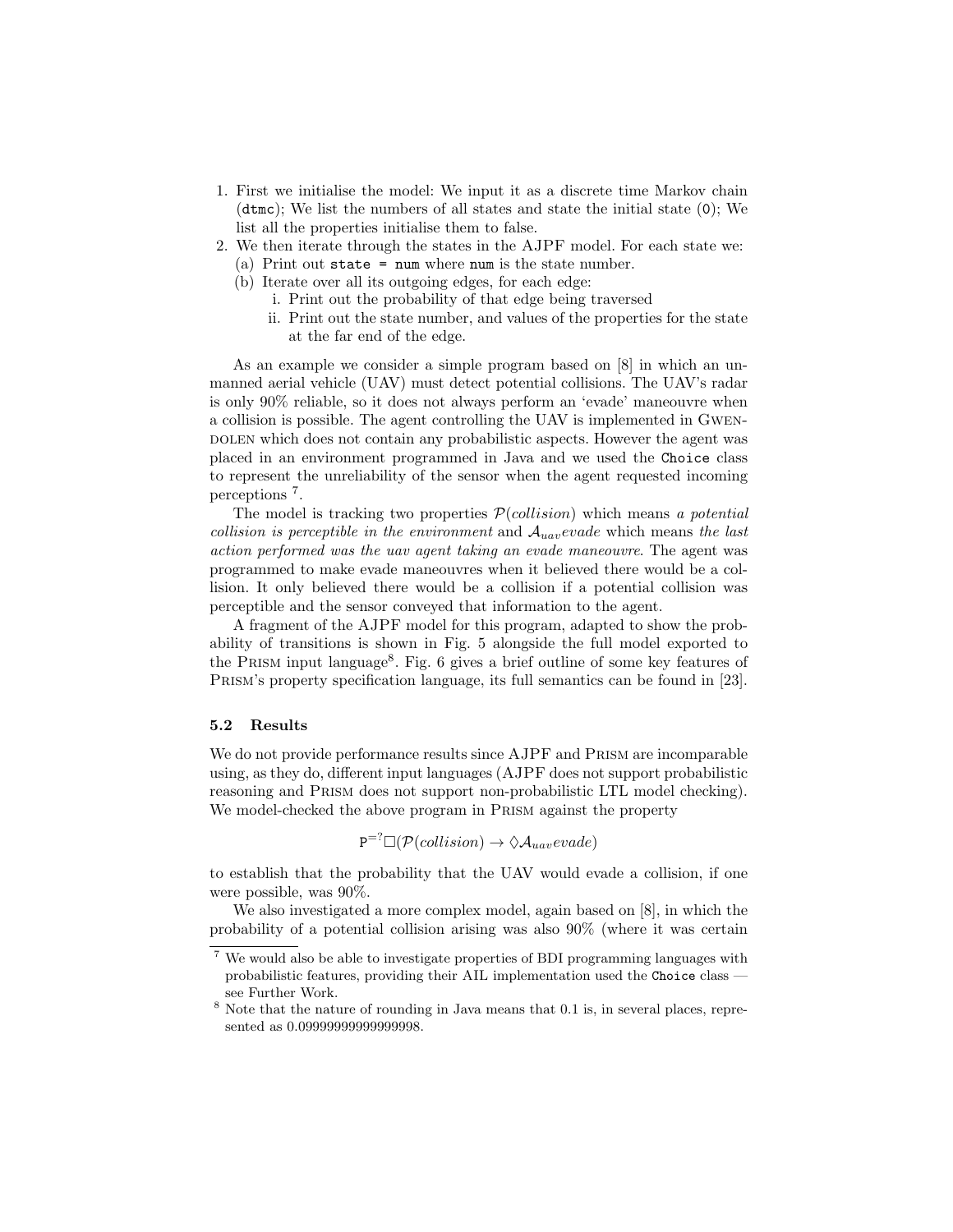AJPF Model

```
Model States:
=============
....
3:
A(uav, evade()) = false;
P(collision() = false;4:
A(uav, evade()) = false;
P(collision()) = true;5:
A(uav, evade()) = true;
P(collision()) = false;6.A(uav, evade()) = true;
P(collision()) = false;
7:
A(uav, evade()) = true;
P(collision()) = true;...
                                      Model Edges:
                                        =============
                                        ...
                                        0.9 :: : 3-->40.09999999999999998 ::: 3-->12
                                        1.0 ::: 4-->51.0 ::: 5-->60.9 :: 6--270.09999999999999998 ::: 6-->10
PRISM Model
dtmc
module jpfModel
state : [0 ..13] init 0;
auavevade: bool init false;
pcollision: bool init false;
[] state = 1 \rightarrow 1.0: (state'=2) & (auavevade'= false) & (pcollision'= false);
[] state = 2 \rightarrow 1.0: (state'=3) & (auavevade'= false) & (pcollision'= false);
[] state = 3 \rightarrow 0.9: (state'=4) & (auavevade'= false) & (pcollision'= true)
   + 0.09999999999999998:(state'=12) & (auavevade'= false) & (pcollision'= true);
[] state = 4 \rightarrow 1.0: (state'=5) & (auavevade'= true) & (pcollision'= false);
[] state = 5 \rightarrow 1.0:(state'=6) & (auavevade'= true) & (pcollision'= false);
[] state = 6 \rightarrow 0.9: (state'=7) & (auavevade'= true) & (pcollision'= true)
   + 0.09999999999999998:(state'=10) & (auavevade'= true) & (pcollision'= true);
[] state = 7 \rightarrow 1.0: (state'=8) & (auavevade'= false) & (pcollision'= false);
[] state = 8 \rightarrow 1.0: (state'=9) & (auavevade'= false) & (pcollision'= false);
[] state = 10 \rightarrow 1.0: (state'=11) & (auavevade'= false) & (pcollision'= false);
[] state = 11 \rightarrow 1.0: (state'=9) & (auavevade'= false) & (pcollision'= false);
[] state = 12 \rightarrow 1.0: (state'=13) & (auavevade'= false) & (pcollision'= false);
[] state = 13 \rightarrow 1.0:(state'=9) & (auavevade'= false) & (pcollision'= false);
endmodule
```
Fig. 5. Comparison of Models for AJPF and Prism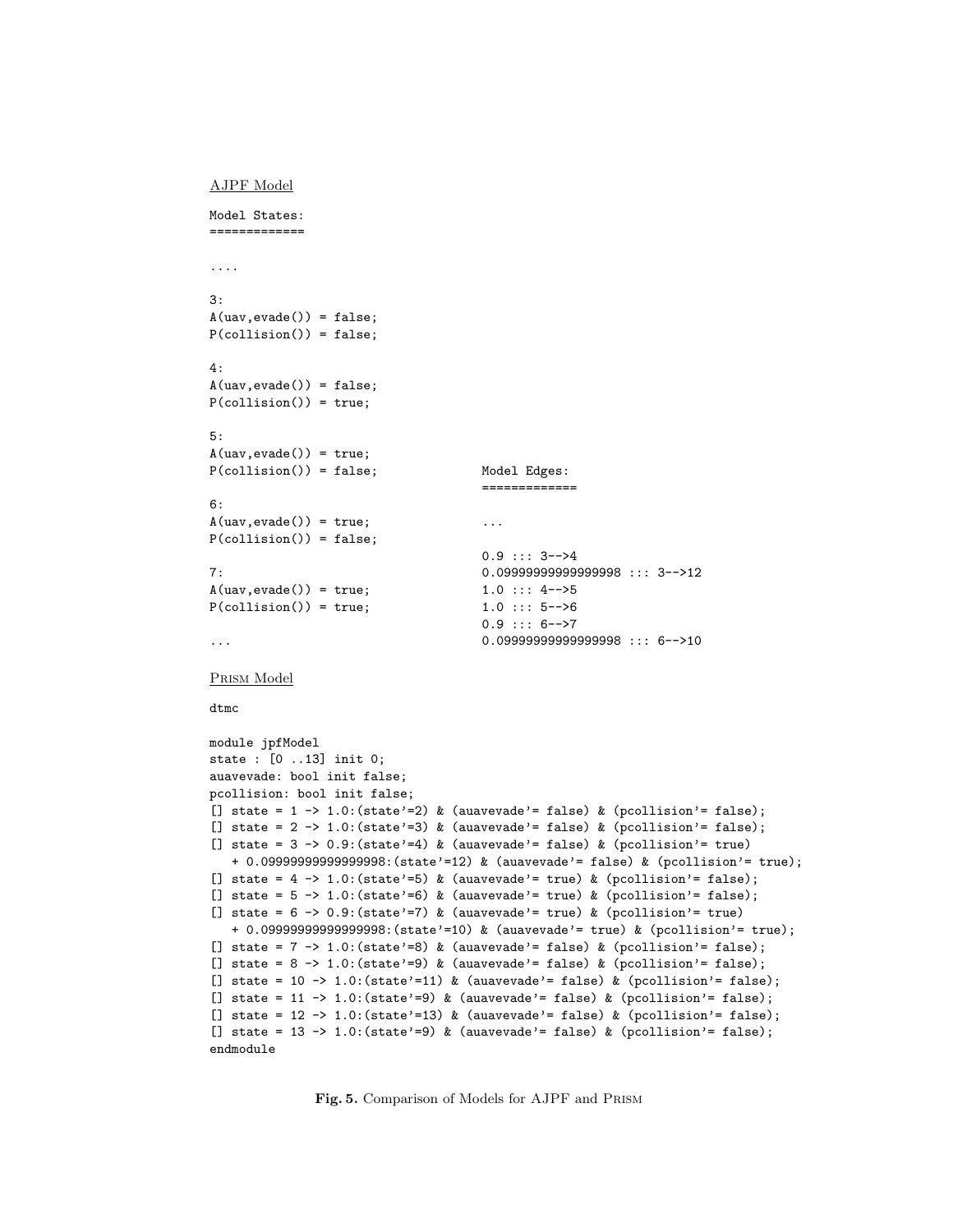The syntax of the fragment of the Prism property specification language relevant here is given by the following grammar:

$$
\begin{array}{l}\n\phi ::= \mathtt{true} \mid \mathtt{a} \mid \phi \land \phi \mid \neg \phi \mid \mathtt{P}^{\bowtie p}[\psi] \\
\psi ::= \phi \mathtt{U} \phi\n\end{array}
$$

where a is an atomic proposition,  $\bowtie \in \{\leq, <, \geq, >\}, p \in \mathbb{Q}_{\geq 0}$ , and  $k \in \mathbb{N}$ .

The semantics of the propositional logic statements and the CTL until operator are standard and allow  $\Box$  (always) and  $\Diamond$  (eventually) to be defined. P is a probabilistic operator and indicates the probability that some property is true along all paths from some state s where the operator is evaluated. For instance  $P^{\geq 0.98} \psi$  means "the probability that  $\psi$  is satisfied by the paths from state s is greater than 0.98".

It is also possible to take a quantitative approach so  $P^{-?}\psi$  will return a value for the probability that  $\psi$  is satisfied for all paths from state s.

Fig. 6. The Prism Property Specification language

in the simple model above) and the UAV had to interact with an air traffic control agent, and go through take off procedures. The environment contained a navigation manager which, on a probabilistic basis, would either tell the UAV to change its current heading or land. In this situation the probability of the UAV making an evade maneouvre when a collision was perceptible (rather than landing, or spontaneously changing its heading following an instruction from the navigation manager) dropped to 30%.

# 6 Further Work

One of our primary motivations in performing this work was to enable the probabilistic model-checking of BDI agents, particularly in practical health-care and hybrid systems scenarios. We intend therefore to explore more sophisticated and realistic examples in which an implemented BDI based agent program is executed in AJPF and then model-checked in Prism. Our interest is in producing results about the overall reliability of systems based on probabilistic analyses of the reliability of sensors and actuators derived through testing.

We are also interested in exploring the verification of multi-agent properties involving strategies. This would involve both adapting our output format for an ATL model-checker, such as MCMAS [24], and adapting the internal models so that transitions are labelled with actions. We may also wish to extend the AIL so that agents can explicitly reason about their own strategies. We would also like to investigate the verification of properties of BDI programming languages that incorporate probabilistic features, something which will likely require that their AIL implementation uses the Choice class.

It would also be possible to adapt AJPF to save and then re-import its own models, avoiding the model generation bottleneck while retaining the entire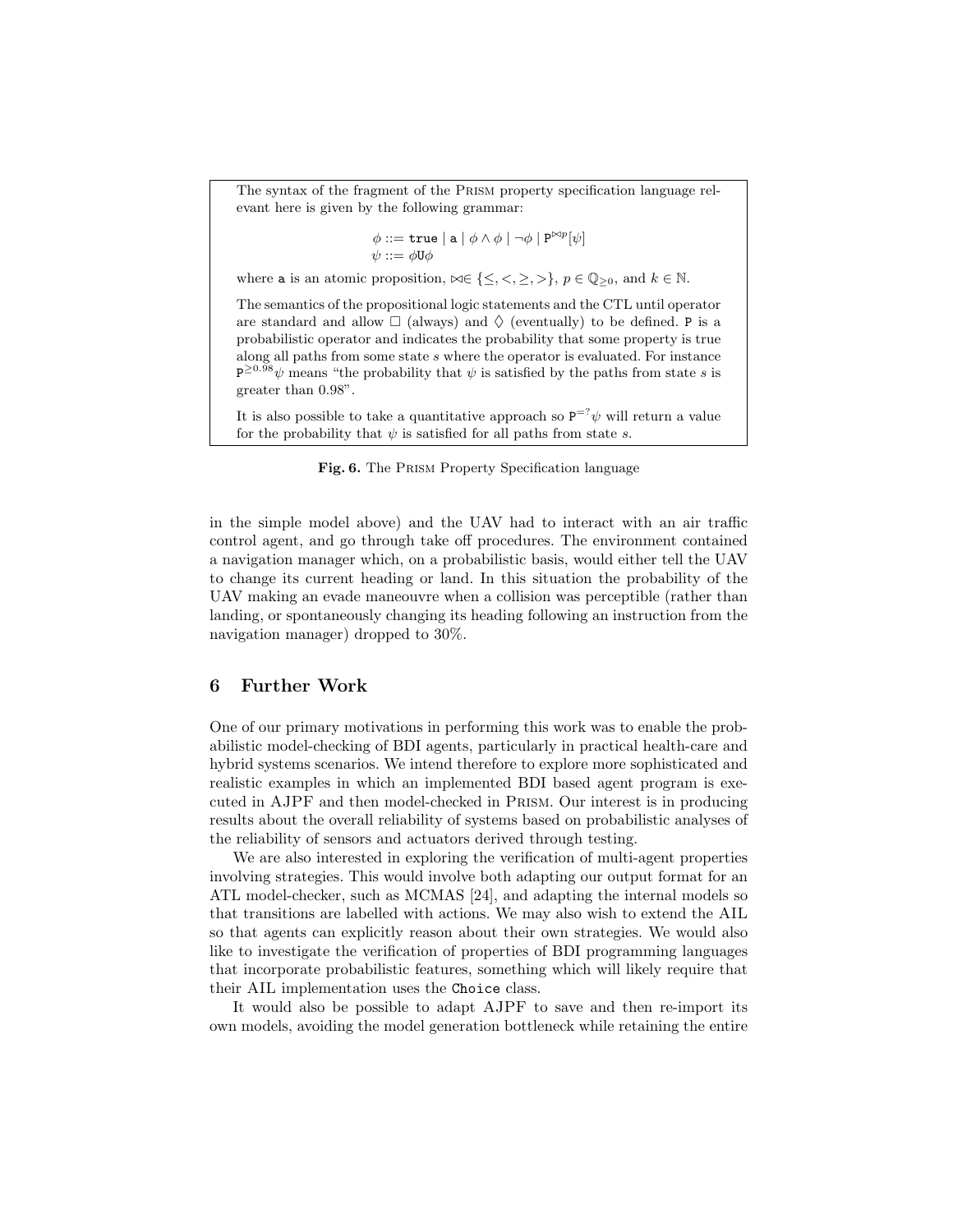verification process within a single system. While this would lose some of the benefits (e.g., assurance and efficiency), it would provide a simpler tool and might be more attractive in certification situations.

# 7 Conclusion

We have shown how the ideas of Hunter et. al [3] for the use of JPF to generate models of Brahms programs for export into Spin, can be generalised and integrated within the AJPF tool for model-checking BDI programs.

This provides a generic tool for generating models of agent programs implemented in a wide range of BDI languages. These models can then be exported into the input languages of the model-checker of choice. Where such a modelchecker operates on Kripke structures there is a direct translation from AJPF's own internal model to that of the target model-checker. For model-checkers using richer input structures it is still relatively easy, using the customisation options available with JPF, to enrich AJPF's models so that they can be exported appropriately. We provided an example of one such adaptation allowing BDI programs to be probabilistically model-checked via the Prism model-checker.

Acknowledgments. Work partially funded by EPSRC through the "Trustworthy Robotic Assistants", and "Reconfigurable Autonomy" projects, and by the ERDF/NWDA-funded Virtual Engineering Centre.

## References

- 1. Dennis, L.A., Fisher, M., Webster, M., Bordini, R.H.: Model Checking Agent Programming Languages. Automated Software Engineering 19(1) (2012) 5–63
- 2. Visser, W., Havelund, K., Brat, G.P., Park, S., Lerda, F.: Model Checking Programs. Automated Software Engineering 10(2) (2003) 203–232
- 3. Hunter, J., Raimondi, F., Rungta, N., Stocker, R.: A Synergistic and Extensible Framework for Multi-Agent System Verification. In Ito, T., Jonker, C., Gini, M., Shehory, O., eds.: Proc. 13th International Conference on Autonomous Agents and Multiagent Systems (AAMAS), IFAAMAS (2013) 869–876
- 4. Wooldridge, M.: Reasoning about Rational Agents. The MIT Press (2000)
- 5. Emerson, E.A.: Temporal and Modal Logic. In van Leeuwen, J., ed.: Handbook of Theoretical Computer Science. Elsevier (1990) 996–1072
- 6. Gerth, R., Peled, D., Vardi, M.Y., Wolper, P.: Simple on-the-fly automatic verification of linear temporal logic. In: Proc. 15th IFIP WG6.1 International Symposium on Protocol Specification, Testing and Verification XV, London, UK, UK, Chapman & Hall, Ltd. (1996) 3–18
- 7. Courcoubetis, C., Vardi, M., Wolper, P., Yannakakis, M.: Memory-efficient Algorithms for the Verification of Temporal Properties. In: Formal Methods in System Design. (1992) 275–288
- 8. Webster, M., Fisher, M., Cameron, N., Jump, M.: Formal Methods and the Certification of Autonomous Unmanned Aircraft Systems. In: Proc. 30th International Conference on Computer Safety, Reliability and Security (SAFECOMP). Volume 6894 of LNCS., Springer (2011) 228–242